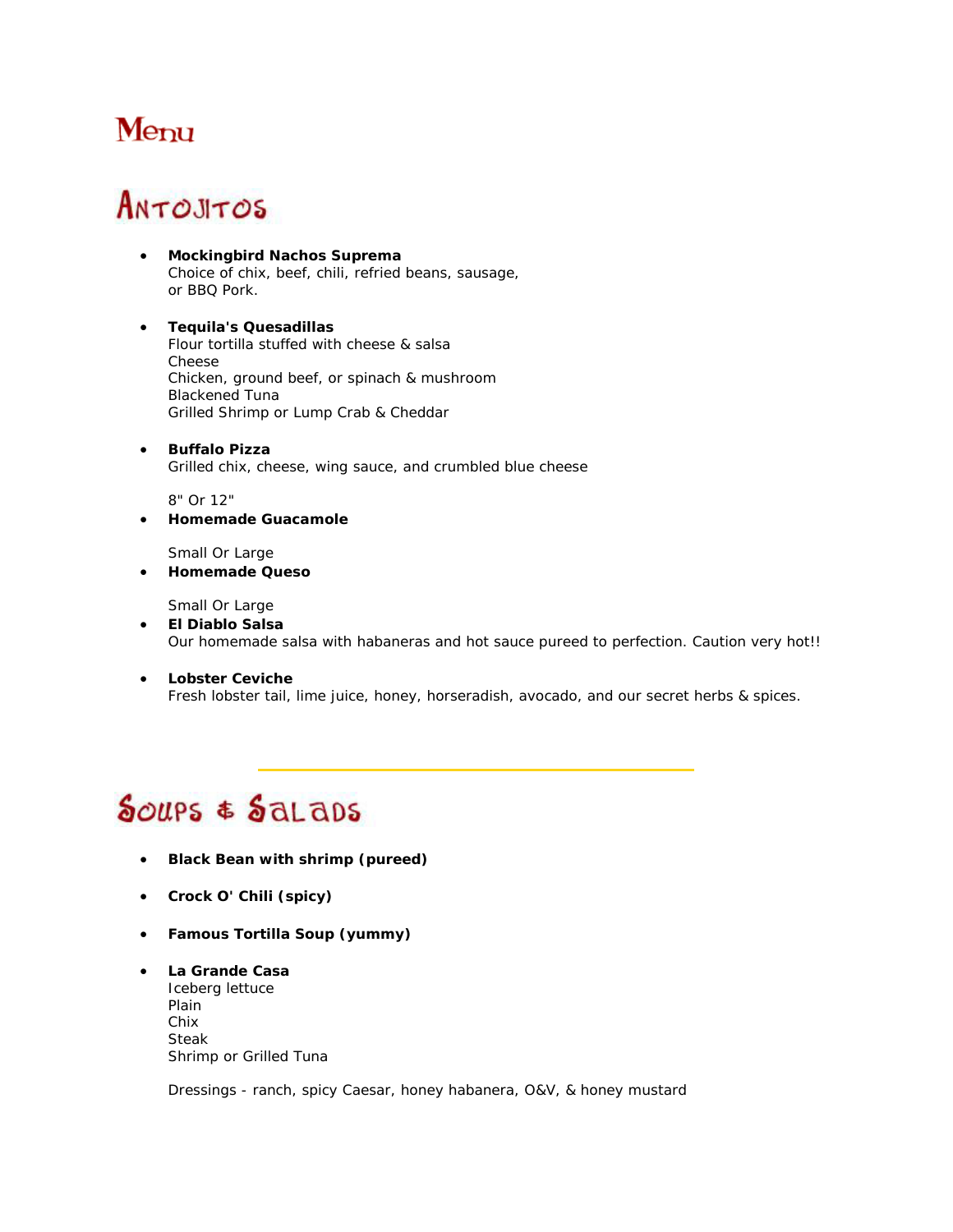• **Senor Caesar** Romaine lettuce (spicy dressing) Plain Chix Steak Grilled Tuna or Shrimp

• **Taco Salads** Served in a crisp shell topped with choice of... Grilled chix or ground beef Refried beans Steak Grilled tuna or shrimp

### • **Durango Ensalada**

Grilled chicken, avocado, black beans & corn salsa, chopped iceberg and romaine, tomatoes, cucumbers, and cheddar/jack. Served with our chipotle ranch dressing and topped with homemade tortilla strips.

## THERE ONCE WAS A BURRITO NAMED...

*all burritos come with rice, refried beans and side sour cream. Top with queso or chili upon request.*

- **Big Juan's Beef**
- **Pollo Grande (chicken)**
- **Atlantis (crab & shrimp)**
- **Pinto Express (pinto bean)**
- **Beanie Burrito (refried beans)**
- **Big Piggy (pulled pork)**
- **BBQ Chicken**
- **BBQ Shrimp**
- **Southwest Chicken (Black beans & corn)**
- **Burrito in a Bowl** Grilled chicken, cheese, roasted corn. and red onions. Topped with our creamed corn & Chipotle sauce and served over a bed of cilantro rice.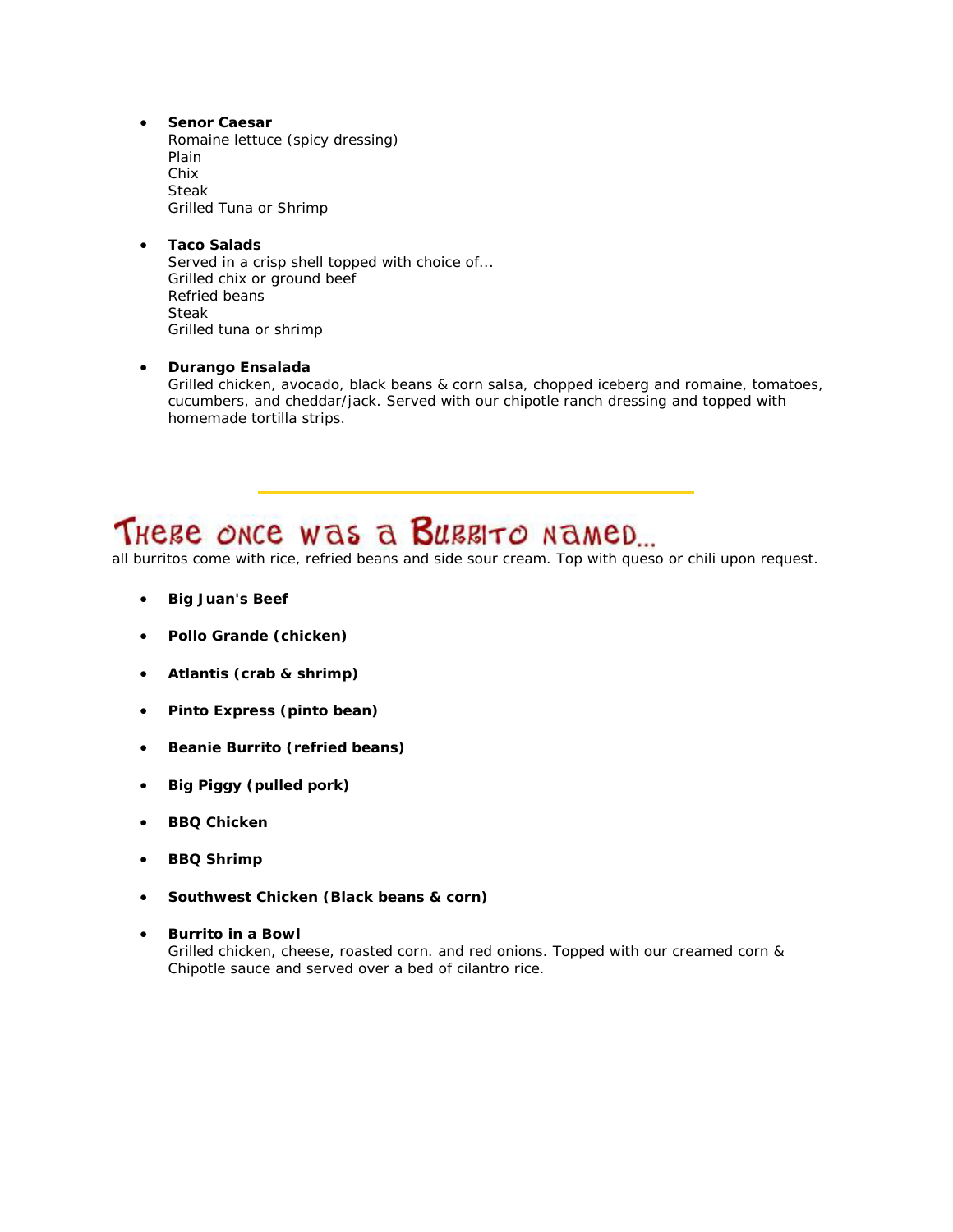## THE WHOLE GNCHIL aDA

*all enchiladas come with rice, refried beans and side sour cream. Top with queso or chili upon request.*

- **Beef Enchiladas**
- **Chicken Enchiladas**
- **Cheese Enchiladas**
- **Oh My Popeye** spinach, mushroom & black bean sauce
- **Seafood Enchiladas** crab & shrimp
- **Combo 2 Enchiladas** choice of beef, pollo, cheese, or popeye only

# **CHIMI CHIMI BANG BANG**

- **El Gordo** Choice of beef or Chicken fried Chimichanga
- **Slimini Chimi** Veggie & baked Add chicken

## GONE WITH THE Taco

*All taco platters come with rice, refried beans and side sour cream. Tacos come with lettuce, tomatoes and cheese. Served 3 crunchy or 2 soft shell.*

- **Spicy Beef Tacos**
- **Grilled Chicken Tacos**
- **Refried Bean Tacos**
- **Pulled Pork Tacos**
- **Grilled Tuna Tacos**
- **Grilled Steak Tacos**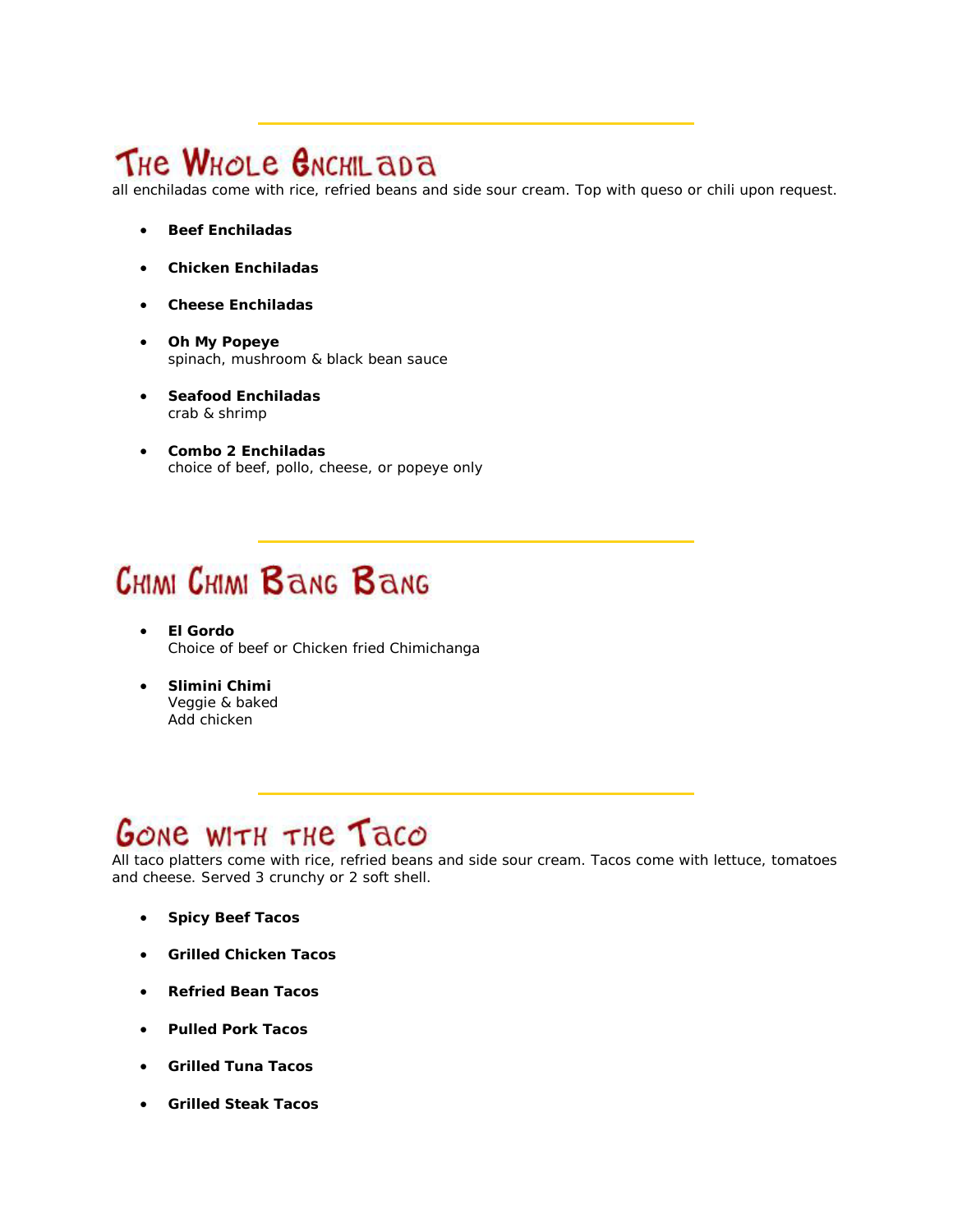- **Rocko Tacos** fried rockfish served with chipotle tartar sauce
- **Combo That Taco** only beef, chicken, refried bean, and pork
- **Mahi Tacos**

## **COMBO WOMBOS**

*All combos come with rice & refried beans (except Hog Wild) and side of sour cream.*

- **Pollo Platter** Mini chix quesadilla, chix enchilada, and hard chix taco
- **El Toro** Mini beef quesadilla, beef enchilada, and a hard beef taco
- **Popeye & Olive Oyl** Mini spinach & mushroom quesadilla, popeye enchilada, and a refried hard bean taco
- **Tijuana Triple** Mini shrimp quesadilla, cheese enchilada, and a chix hard taco

## Love AMERICAN STYLE

- **The Gringo Burger** lettuce, tomato, and a side of fries
- **Cheesy Burger**
- **The Mockingbird** Chicken sandwich with lettuce, tomato, and cheese
- **Fajita Wraps** Steak, cheese, peppers, onions, lettuce, tomato Grilled chicken, cheese, peppers, onions, lettuce, tomato Veggie, mushroom, lettuce, tomato, peppers, onions, cheese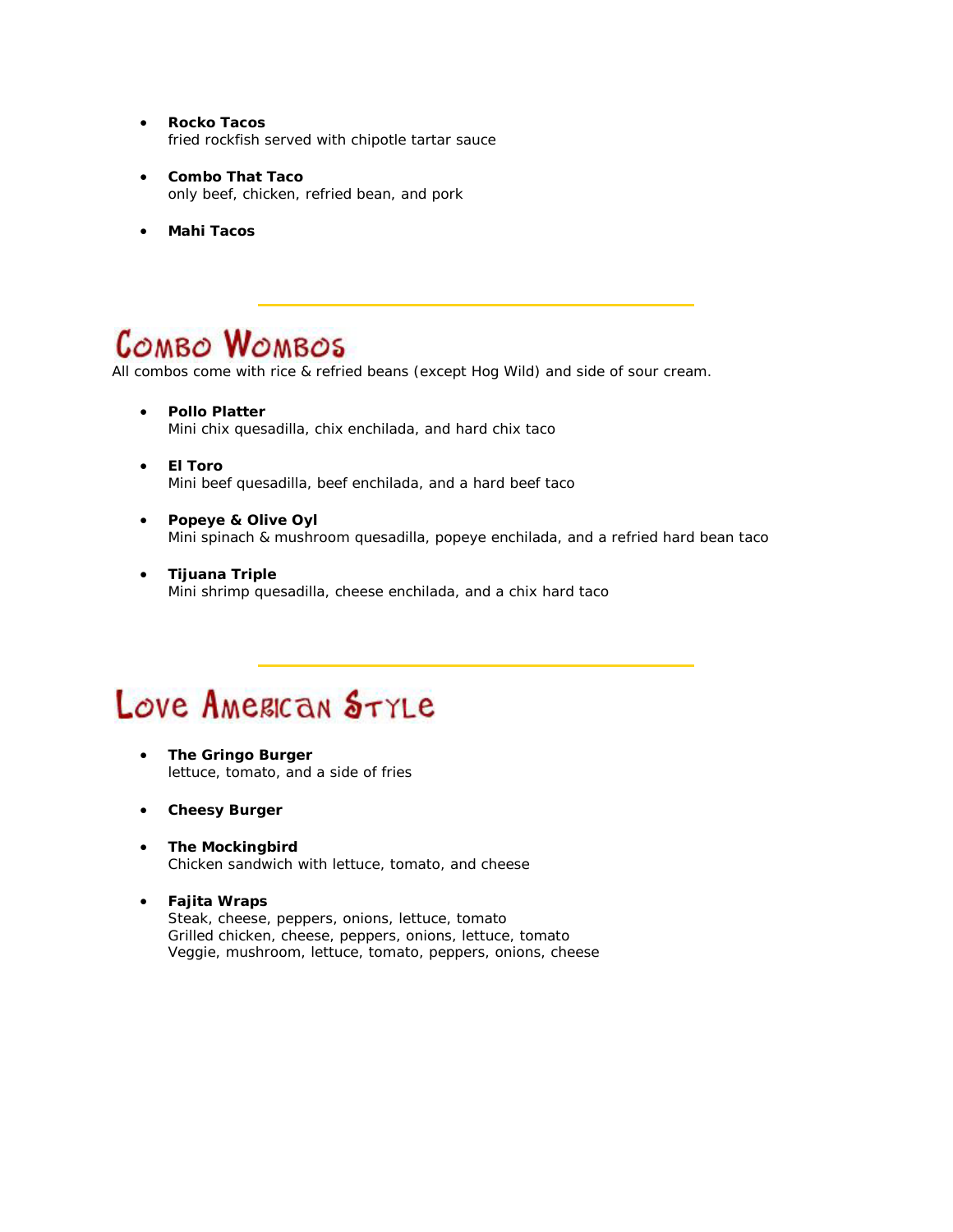## Fauras Flesta

Chicken, steak, shrimp, grilled tuna or portabella mushrooms delicately marinated and grilled with sauteed onions and peppers. Served with 3 warm tortillas, lettuce, tomatoes, shredded cheese and sour cream. Add side of guacamole or rice & refried beans upon request. Combo any 2 as well!

### • **Fajitas**

Chicken Steak Portabella mushrooms Shrimp Grilled Tuna Combo any 2 (except tuna)

## *<u>Gspecialities</u>*

### • **Gaucho Steak**

Tequila Marinated flank steak, chorizo sausage, grilled onions & mushrooms, and spinach over a bed of our cilantro rice. Topped with a red bell pepper salsa.

### • **Came Asada**

A house marinated 22oz. NY strip, grilled and served with our house anejo sauce and a choice of 2 sides.

### • **Loco Pollo**

2 chicken breasts stuffed with lump crabmeat and chorizo, topped with our chipotle cream sauce and cheddar cheese, then baked. Served with choice of 2 sides.

### • **Mahi Mahi** Lightly blackened and topped with our mango salsa. Served with a choice of 2 sides.

### • **Tropic of Tuna**

Twin grilled Tuna steaks accompanied with our homemade fresh tropical salsa. Add 2 sides.

### • **Senor Murph**

Grilled chix, shrimp, and mushrooms over a bed of cilantro rice. Served with a side of refried beans and Dave's anejo sauce. Big Papa's favorite.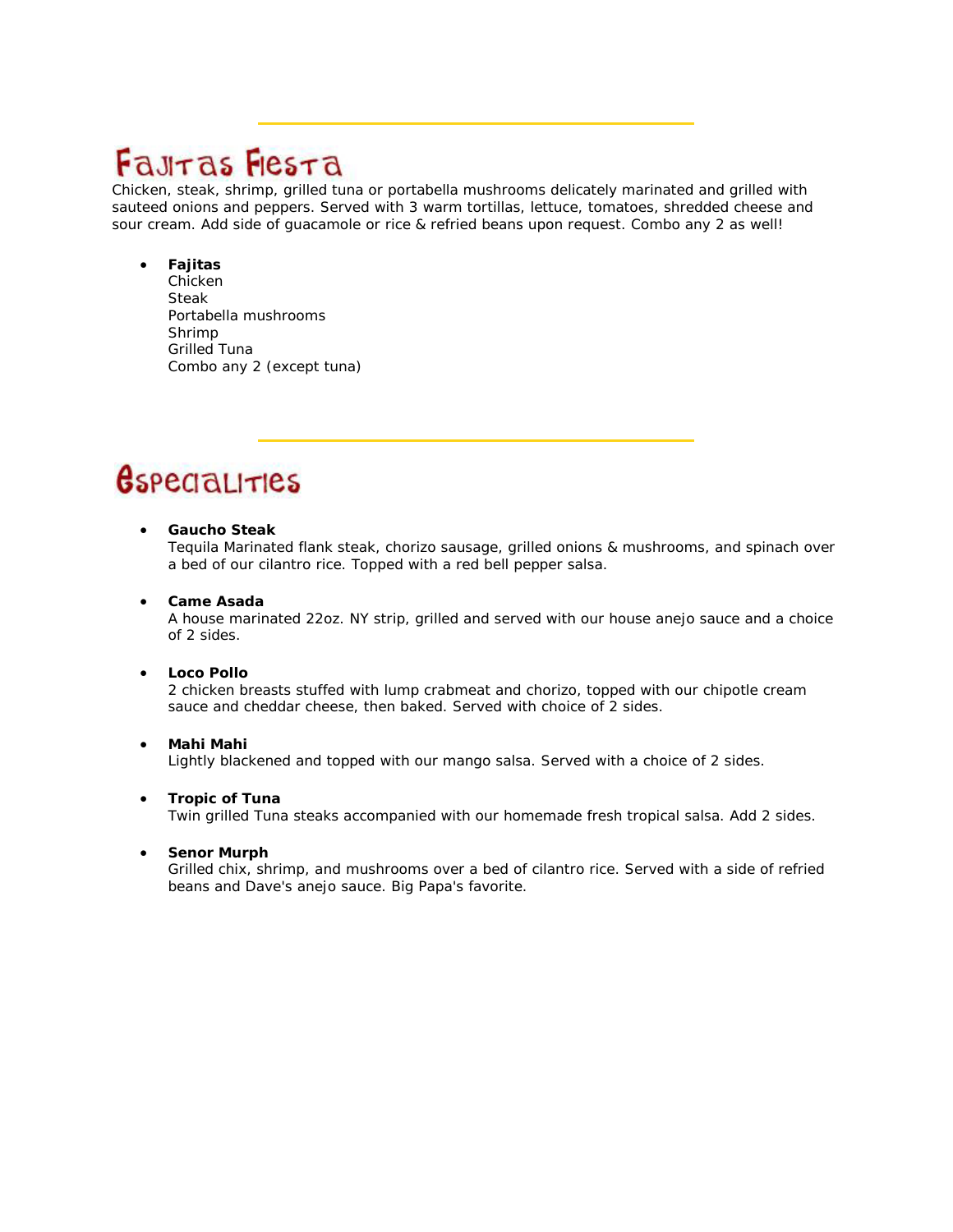## **KIDDY BIDE**

*All meals come with a side of French Fries and a kids drink.*

- **Cheesy Gonzalez Meal** Mini cheese quesadilla (just cheese)
- **Chihuahua Meal** All beef hotdog Plain With cheese
- **El Nino Meal (hard taco)** Hard chix or spicy beef taco with lettuce, tomatoes, and cheese
- **El Nino Meal (soft taco)** Soft chix or spicy beef taco with lettuce, tomatoes, and cheese
- **Chicky Fingers Meal** 3 fried chicken fingers served with honey mustard sauce
- **Fishy Stickys** 3 fried rockfish sticks with tartar sauce on the side. Served with french fries.

# Sweet SUBBENDEB

- **Homemade Flan**
- **Fried Ice Cream**
- **Small Cinnamon Honey Tortillas**
- **Large Cinnamon Honey Tortillas**
- **Banana Fosters Pie**
- **(NEW) Mango Margarita Cheese Cake**